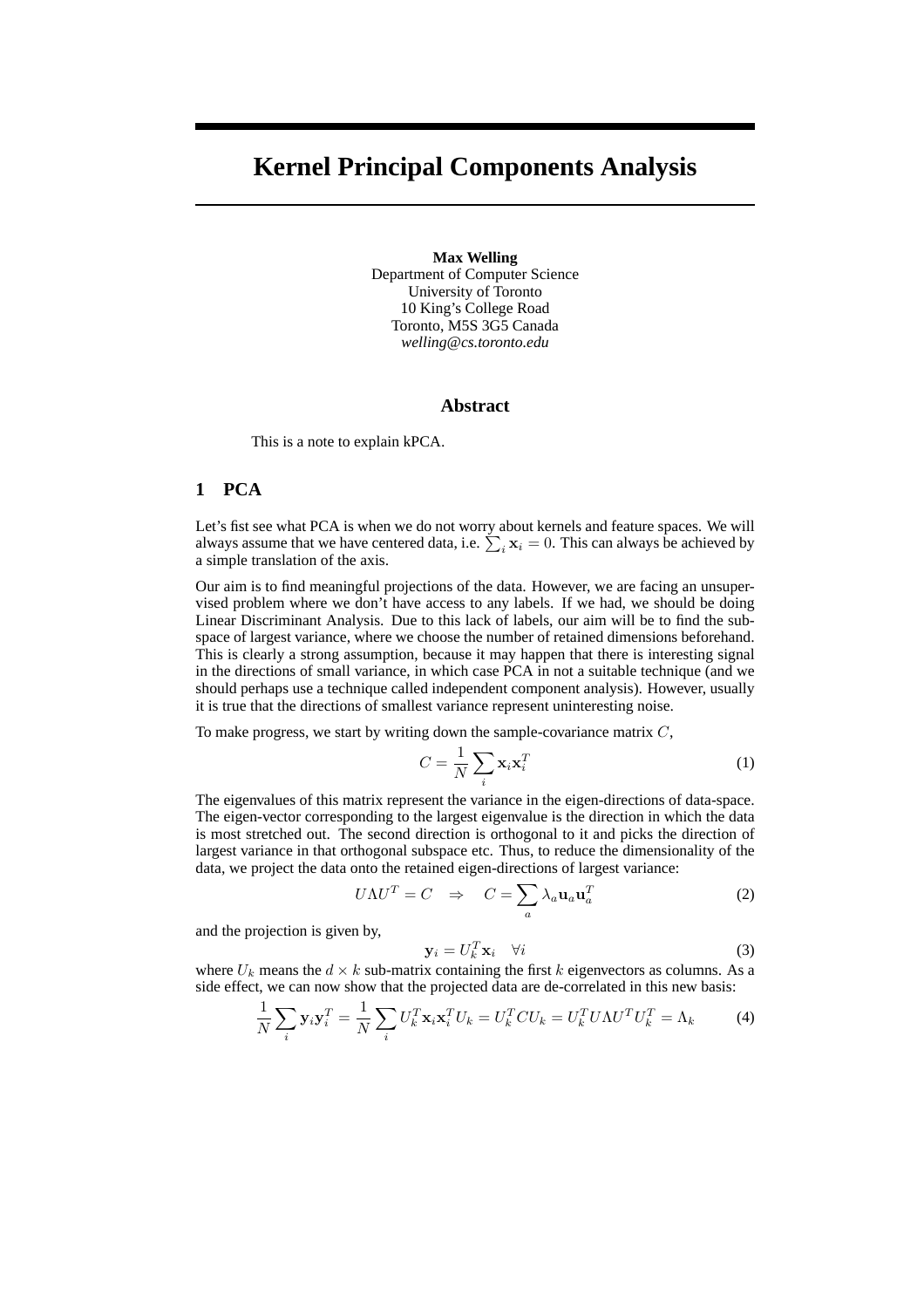where  $\Lambda_k$  is the (diagonal)  $k \times k$  sub-matrix corresponding to the largest eigenvalues.

Another convenient property of this procedure is that the reconstruction error in  $L_2$ -norm between from  $y$  to  $x$  is minimal, i.e.

$$
\sum_{i} ||\mathbf{x}_{i} - \mathcal{P}_{k}\mathbf{x}_{i}||^{2}
$$
 (5)

where  $P_k = U_k U_k^T$  is the projection onto the subspace spanned by the columns of  $U_k$ , is minimal.

Now imagine that there are more dimensions than data-cases, i.e. some dimensions remain unoccupied by the data. In this case it is not hard to show that the eigen-vectors that span the projection space must lie in the subspace spanned by the data-cases. This can be seen as follows,

$$
\lambda_a \mathbf{u}_a = C \mathbf{u}_a = \frac{1}{N} \sum_i \mathbf{x}_i \mathbf{x}_i^T \mathbf{u}_a = \frac{1}{N} \sum_i (\mathbf{x}_i^T \mathbf{u}_a) \mathbf{x}_i \implies \mathbf{u}_a = \sum_i \frac{(\mathbf{x}_i^T \mathbf{u}_a)}{N \lambda_a} \mathbf{x}_i = \sum_i \alpha_i^a \mathbf{x}_i
$$
\n(6)

where  $\mathbf{u}_a$  is some arbitrary eigen-vector of C. The last expression can be interpreted as: "every eigen-vector can be exactly written (i.e. losslessly) as some linear combination of the data-vectors, and hence it must lie in its span". This also implies that instead of the eigenvalue equations  $C\mathbf{u} = \lambda \mathbf{u}$  we may consider the N projected equations  $\mathbf{x}_i^T C \mathbf{u} =$  $\lambda x_i^T$ **u**  $\forall i$ . From this equation the coefficients  $\alpha_i^a$  can be computed efficiently a space of dimension  $N$  (and not  $d$ ) as follows,

$$
\mathbf{x}_{i}^{T} C \mathbf{u}_{a} = \lambda_{a} \mathbf{x}_{i}^{T} \mathbf{u}_{a} \Rightarrow \n\mathbf{x}_{i}^{T} \frac{1}{N} \sum_{k} \mathbf{x}_{k} \mathbf{x}_{k}^{T} \sum_{j} \alpha_{j}^{a} \mathbf{x}_{j} = \lambda_{a} \mathbf{x}_{i}^{T} \sum_{j} \alpha_{j}^{a} \mathbf{x}_{j} \Rightarrow \n\frac{1}{N} \sum_{j,k} \alpha_{j}^{a} [\mathbf{x}_{i}^{T} \mathbf{x}_{k}][\mathbf{x}_{k}^{T} \mathbf{x}_{j}] = \lambda_{a} \sum_{j} \alpha_{j}^{a} [\mathbf{x}_{i}^{T} \mathbf{x}_{j}]
$$
\n(7)

We now rename the matrix  $[\mathbf{x}_i^T \mathbf{x}_j] = K_{ij}$  to arrive at,

$$
K^2 \alpha^a = N \lambda_a K \alpha^a \quad \Rightarrow \quad K \alpha^a = (\tilde{\lambda}_a) \alpha^a \quad \text{with} \quad \tilde{\lambda}_a = N \lambda_a \tag{8}
$$

So, we have derived an eigenvalue equation for  $\alpha$  which in turn completely determines the eigenvectors **u**. By requiring that **u** is normalized we find,

$$
\mathbf{u}_a^T \mathbf{u}_a = 1 \Rightarrow \sum_{i,j} \alpha_i^a \alpha_j^a [\mathbf{x}_i^T \mathbf{x}_j] = \boldsymbol{\alpha}_a^T K \boldsymbol{\alpha}_a = N \lambda_a \boldsymbol{\alpha}_a^T \boldsymbol{\alpha}_a = 1 \Rightarrow ||\boldsymbol{\alpha}_a|| = 1/\sqrt{N \lambda_a}
$$
\n(9)

Finally, when we receive a new data-case t and we like to compute its projections onto the new reduced space, we compute,

$$
\mathbf{u}_a^T \mathbf{t} = \sum_i \alpha_i^a \mathbf{x}_i^T \mathbf{t} = \sum_i \alpha_i^a K(\mathbf{x}_i, \mathbf{t})
$$
(10)

This equation should look familiar, it is central to most kernel methods.

Obviously, the whole exposition was setup so that in the end we only needed the matrix  $K$ to do our calculations. This implies that we are now ready to kernelize the procedure by replacing  $\mathbf{x}_i \to \Phi(\mathbf{x}_i)$  and defining  $K_{ij} = \Phi(\mathbf{x}_i) \Phi(\mathbf{x}_j)^T$ , where  $\Phi(\mathbf{x}_i) = \Phi_{ia}$ .

## **2 Centering Data in Feature Space**

It is in fact very difficult to explicitly center the data in feature space. But, we know that the final algorithm only depends on the kernel matrix, so if we can center the kernel matrix